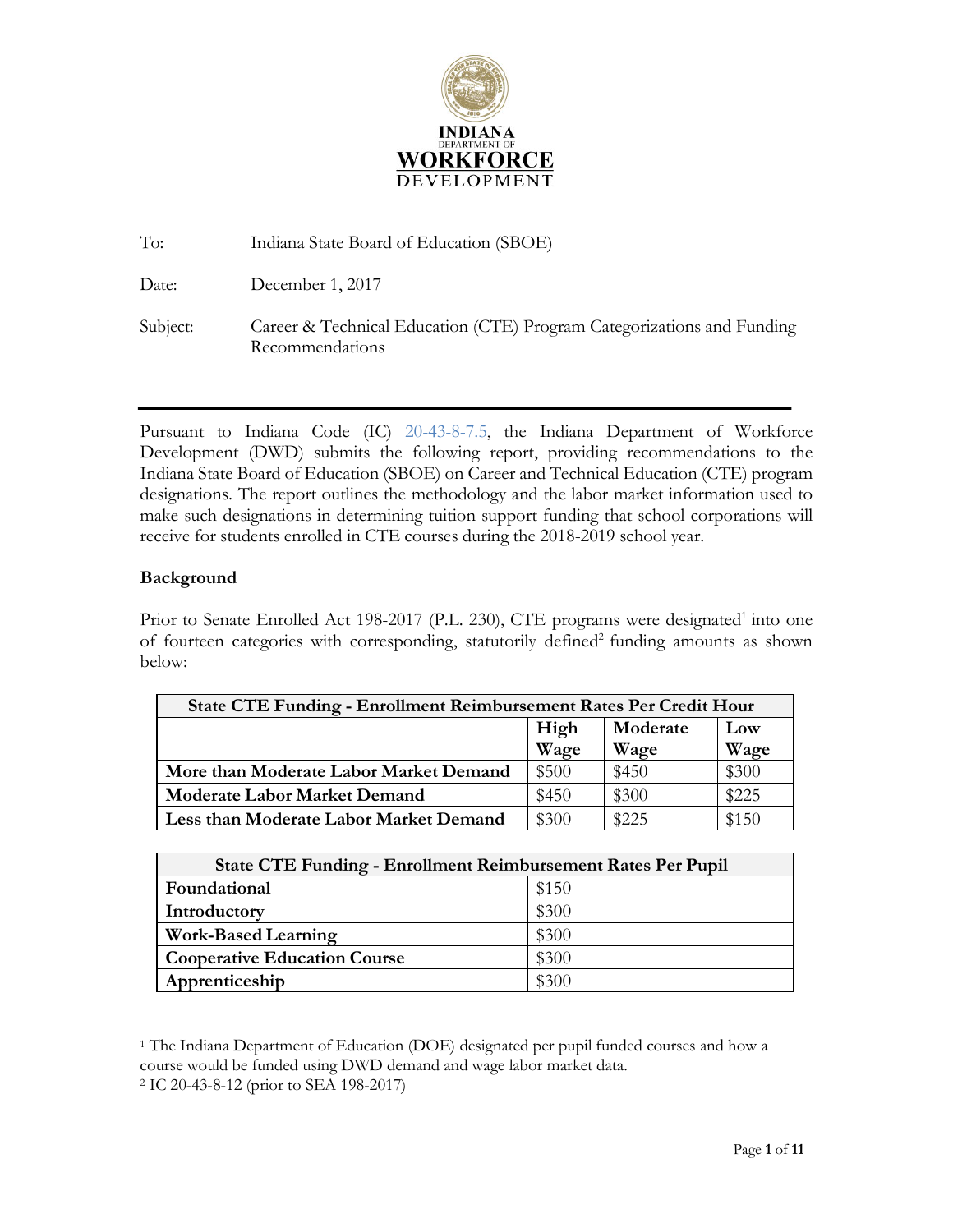| Area Participation <sup>3</sup> | $A$ $A$ $A$ $C$<br>ו ה. |
|---------------------------------|-------------------------|
|---------------------------------|-------------------------|

These category designations are based on a funding per pupil/per credit hour formula or just per pupil formula e.g. foundational courses. To evaluate the nine course designations impacted by DWD demand and wage labor market information, a classification of instructional programs (CIP) to standard occupation codes (SOC) crosswalk<sup>4</sup> was completed by DOE and DWD based on a National Center for Education Statistics (NCES) model that aligned CTE courses with occupations. The occupations used in the modeling were matched to the course standards that directly aligned with the skills needed for those occupations.<sup>5</sup>

The demand and wage data used to designate each program were set by DWD via a "2014 Report" (IC 20-43-8-12), which was used as the basis for school year 2014-2015, 2015-2016 and 2016-2017 CTE tuition support funding.<sup>6</sup> The wage and demand definitions used in the "2014 Report" were:

Wage definitions:

- o "High wage" is \$13.01 and above;
- o "Moderate wage" is the average wage between \$8.01 and \$13.00; and
- o "Less than moderate wage" is \$8.00 and below.

Demand definitions:

- o More than moderate implies a demand level of 801 or higher total longterm projected openings
- o Moderate demand implies a demand level of 201 to 800 total long-term projected openings
- o Less than moderate demand implies a demand level of 200 or less total long-term projected openings

The 2015 budget changed the CTE per credit funding amount for high, moderate, and less than moderate wage/demand courses to be \$150 per pupil for foundational courses, \$300 per pupil for work-based learning course, and Introductory courses (\$300) were flat funded.

## **Senate Enrolled Act 198-2017; Public Law 230-2017**

In 2017, the Indiana General Assembly tasked DWD with assigning CTE program designations and utilizing an updated methodology for advanced, CTE courses. P.L. 230-2017 consolidated the current nine wage and demand categories currently being used into three distinct categories: high value, moderate value, and lessthan moderate value; while maintaining

<sup>3</sup> Previous language in IC 20-43-8-12 stated: "The number of pupils participating in a career and technical education program in which pupils from multiple schools are served at a common location would receive an additional \$150 to the course funding amount as otherwise specified.

<sup>4</sup> CIP is a standardized, numerical classification assigned to each individual CTE program. A SOC is also a standardized, numerical classification system that is used by federal agencies to classify wor[kers](https://www.bls.gov/soc/) into occupational categories. Sources: Classification of [Instructional Programs](https://nces.ed.gov/ipeds/cipcode/resources.aspx?y=55) (CIP) and [Standard](https://www.bls.gov/soc/) [Occupational Classification](https://www.bls.gov/soc/) (SOC).

<sup>5</sup> Bureau of Labor Statistics – [2010 SOC Crosswalks](https://www.bls.gov/soc/soccrosswalks.htm)

<sup>6</sup> [2014 CTE Annual](https://www.doe.in.gov/sites/default/files/cte/2014-indiana-cte-achievements-report-fall-2014.pdf) Report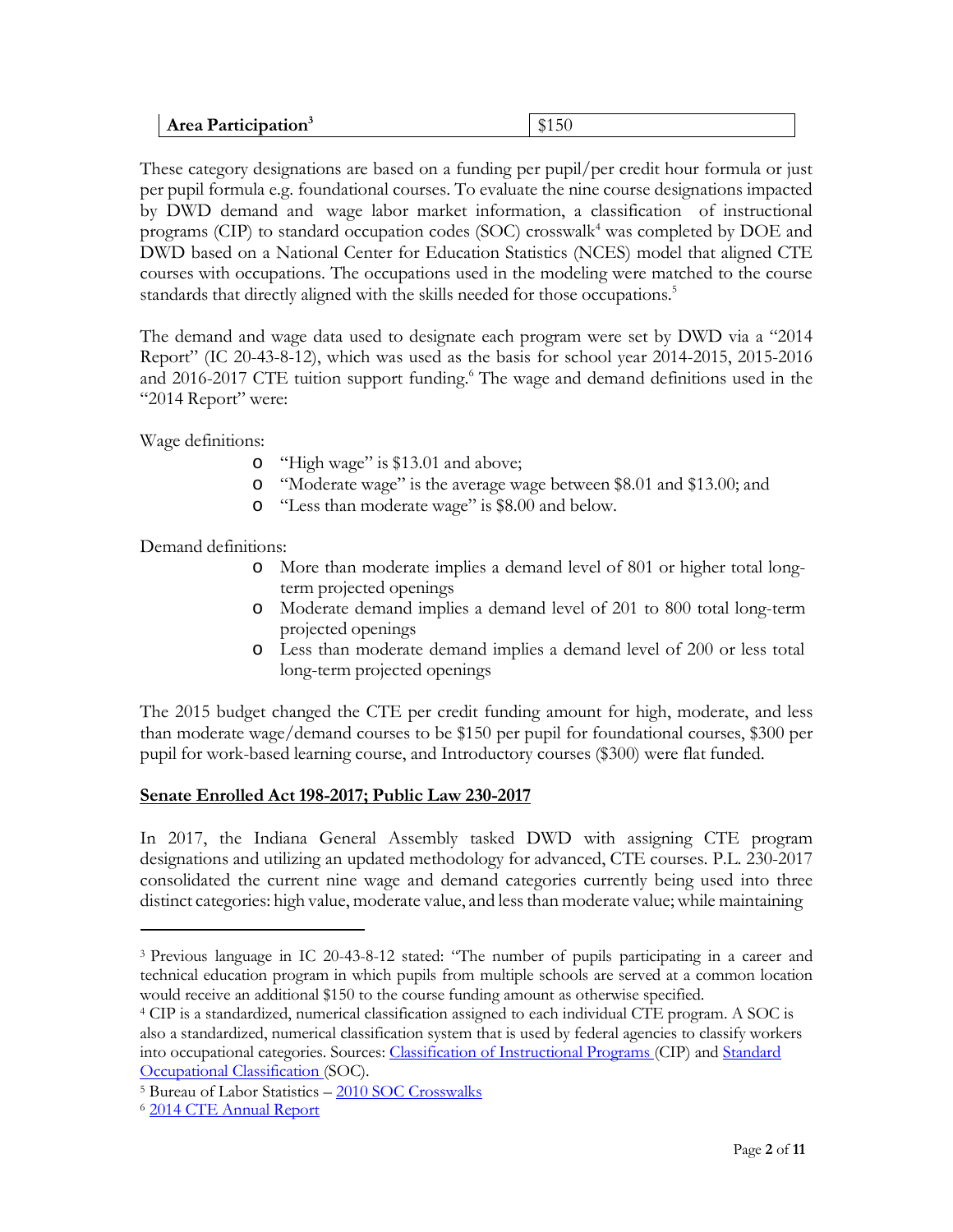current funding levels for introductory and foundational programs. Apprenticeships, cooperative education courses, work-based learning courses were changed from \$300 per pupil to \$150 per pupil.

Funding is also maintained for students participating in a CTE program in which students from multiple schools are served at a common location (area participation), however the criteria for eligibility has been revised. Eligibility is now restricted to only those students who travel from the school in which they are currently enrolled to the conducting school for the instruction. A summary is provided below:

| <b>State CTE Funding – Enrollment Reimbursement Rates Per</b><br><b>Credit Hour</b> |       |  |  |  |
|-------------------------------------------------------------------------------------|-------|--|--|--|
| <b>High Value Program</b>                                                           | \$680 |  |  |  |
| <b>Moderate Value Program</b>                                                       | \$400 |  |  |  |
| Less than Moderate Value Program                                                    | \$200 |  |  |  |

| <b>State CTE Funding - Enrollment Reimbursement Rates Per</b><br>Pupil |       |  |  |  |  |
|------------------------------------------------------------------------|-------|--|--|--|--|
| Introductory                                                           | \$300 |  |  |  |  |
| Apprenticeship                                                         | \$150 |  |  |  |  |
| <b>Cooperative Education Course</b>                                    | \$150 |  |  |  |  |
| Foundational                                                           | \$150 |  |  |  |  |
| <b>Work-Based Learning</b>                                             | \$150 |  |  |  |  |
| <b>Area Participation Program</b>                                      | \$150 |  |  |  |  |

Additionally, P.L. 230-2017 mandates that any future CTE program be approved by DWD in order for a school corporation to receive a CTE enrollment grant.<sup>7</sup>

# **Updated CIP-SOC Crosswalk**

## CTE Pathways Group – Reclassifying the CTE CIP-SOC Crosswalk

In October of this year, the DOE initiated a review of CTE pathways by establishing "pathway committees," which were led by a designated pathway specialist from DOE. The first agenda item for each committee was to review the CIP-SOC crosswalk for each of the courses in their respective pathway. Identifying the appropriate SOC code that aligned with the corresponding CIP (CTE) program was critical in determining the occupational pathway each CTE program was teaching towards to assign demand and wage ranking outcomes. Each pathway committee then submitted their recommendations to the DWD.

It is important to note that representatives from the private sector, DOE, DWD, and secondary/postsecondary education participated in the committee work.

## IN Demand Ranking Methodology

<sup>7</sup> [P.L. 230-2017](http://iga.in.gov/legislative/laws/2017/ic/titles/020#20-43-8-15)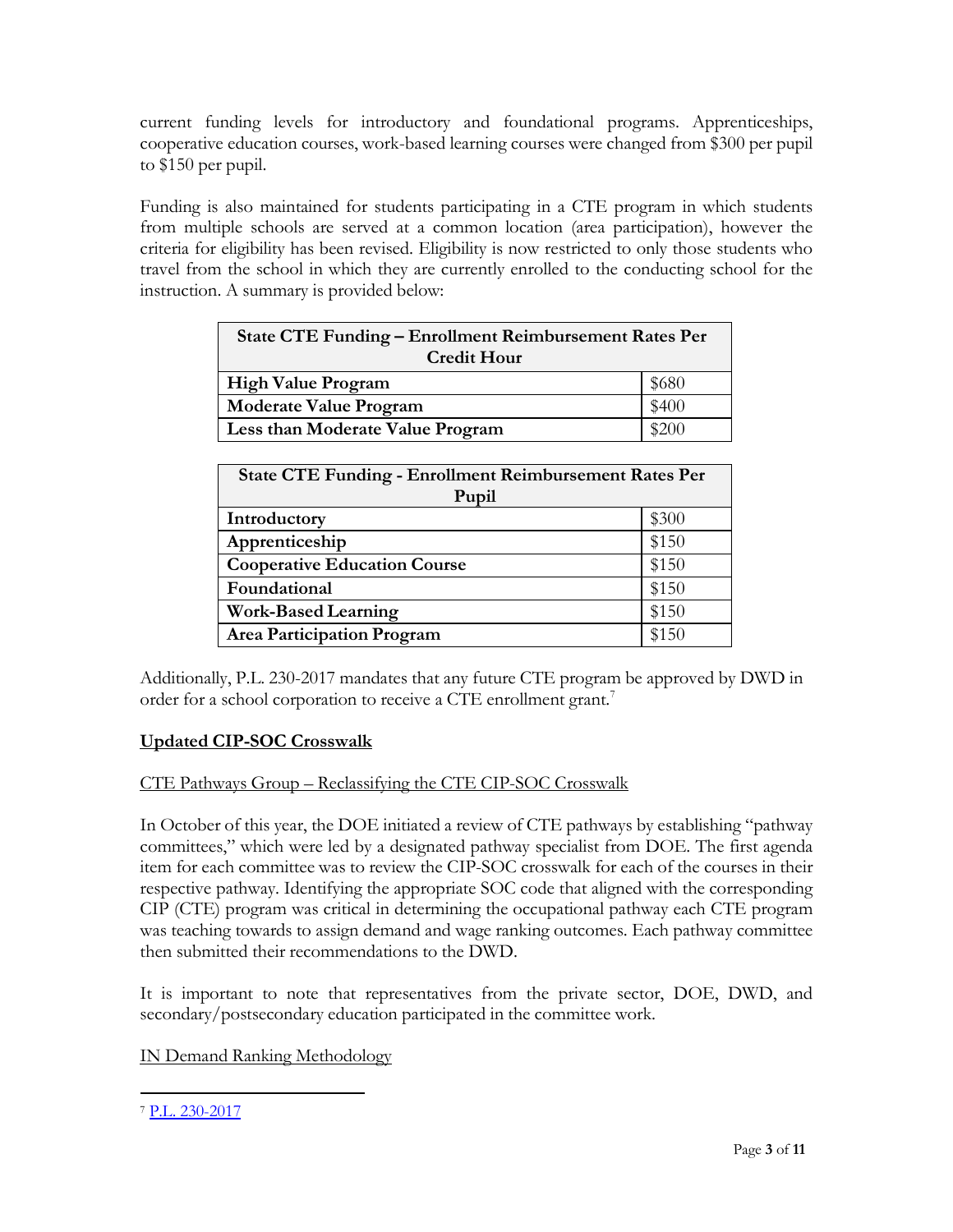Indiana has established an occupational demand ranking system designated by "flames." An occupation will be assigned between 1 and 5 flames, depending on how "in demand" that occupation is in Indiana. The more flames associated with an occupation, the more in-demand and higher wage that occupation is in comparison to other occupations. The methodology for the occupational demand ranking system is detailed below.<sup>8</sup>

Each occupation in Indiana is designated a 1-10 score in 5 categories:

- 1. Total Openings  $(X2)$ ;<sup>9</sup>
- 2. Growth Openings (for both short term and long term outlook);
- 3. Percentage Change;
- 4. Real Time Labor Market Information; and
- 5. Wages. $10$

The scoring method is determined by deciles or, in other words, a percentile system ranging from the 90'th percentile down to the 10'th percentile and under. The averaged total for each occupation is then divided by two to produce an Indiana Demand Ranking in both outlooks. Lastly, both the short term and long term outlook Indiana Demand Ranking scores for each occupation are averaged to calculate the occupation's final rating. Because occupational demand drives the ranking of occupations, median wage levels can vary within each scoring threshold, however a wage rule is in place to prevent low wage, high demand occupations from scoring within the 3 to 5 flame categories. Any occupation scoring 3 or 4 (out of 10) in the wage category cannot score higher than 3 flames, and any occupation scoring 1 or 2 (out of 10) in the wage category cannot score higher than 2 flames.

#### **Scoring Mechanism**

Indiana Demand Ranking scores per occupation code were averaged by the occupation grouping determined to align with each CTE course program code (CIP). Less than moderate value courses were determined by having an average score within a 0.00-2.99 threshold. Moderate value courses were determined by having an average score within a 3.00-3.49 threshold, and high value courses were determined by having an average score between 3.5 and 5.00.

| New Flame Funding Levels with Flames Thresholds                                          |               |       |  |  |  |  |  |
|------------------------------------------------------------------------------------------|---------------|-------|--|--|--|--|--|
| Flame Threshold   Reimbursement Rate (per Credit/per Pupil)<br><b>Course Designation</b> |               |       |  |  |  |  |  |
| Less than Moderate                                                                       |               |       |  |  |  |  |  |
| Value                                                                                    | $0.00 - 2.99$ | \$200 |  |  |  |  |  |
| Moderate Value                                                                           | $3.00 - 3.49$ | \$400 |  |  |  |  |  |
| High Value                                                                               | $3.50 - 5.00$ | \$680 |  |  |  |  |  |

<sup>8</sup> IN Demand Flame [Methodology](https://netsolutions.dwd.in.gov/new/INDemandMethodology.pdf)

<sup>9</sup> Demand is double weighted, hence the "(2X)."

<sup>10</sup> Wages are calculated using 2016-2018 short term projections and 2014-2024 long term projections and Bureau of Labor Statistics Occupational Employment Statistics wage estimates.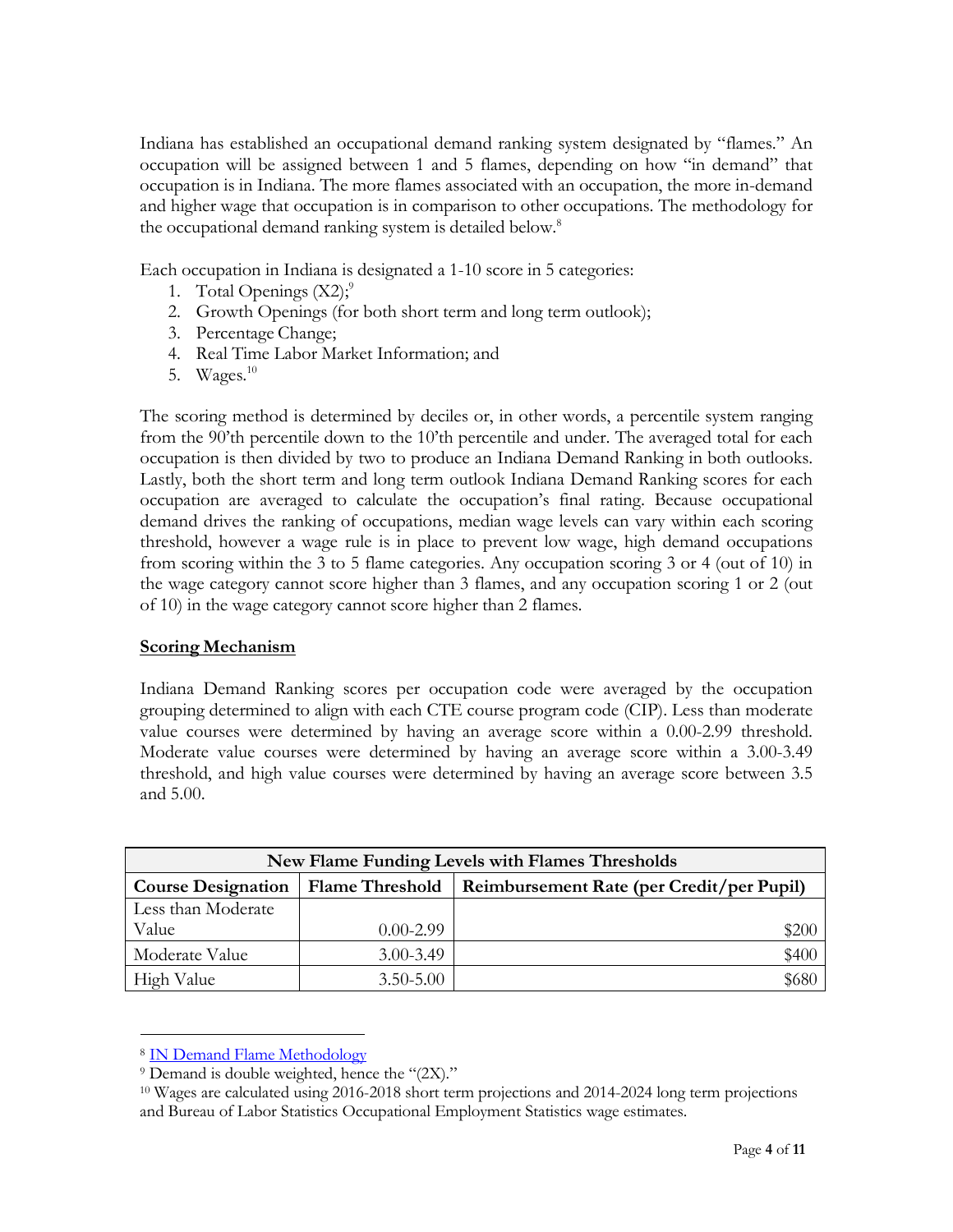| <b>IDOE</b><br>Course<br>Code | <b>IDOE</b> Course Name                                    | Cluster/<br>Subject<br>Area | Credits<br>Per<br>Semester | Max<br><b>Credits</b><br><b>Allowed</b> | <b>CTE Funding Threshold</b> | <b>CTE</b><br>Funding<br>Level |
|-------------------------------|------------------------------------------------------------|-----------------------------|----------------------------|-----------------------------------------|------------------------------|--------------------------------|
| 5530                          | 3-D Computer Animation and<br>Visualization                | AV                          | $1 - 3$                    | 6                                       | Less Than<br>Moderate Value  | \$200                          |
| 5268                          | Administrative and Office<br>Management                    | <b>BFM</b>                  | $1 - 2$                    | $\overline{4}$                          | <b>High Value</b>            | \$680                          |
| 5330                          | Adult Roles and<br>Responsibilities                        | ${\rm ED}$                  | $\mathbf{1}$               | $\mathbf{1}$                            | Foundational                 | \$150                          |
| 4522                          | <b>Advanced Accounting</b>                                 | BFM                         | $\mathbf{1}$               | $\overline{2}$                          | Moderate Value               | \$400                          |
| 5360                          | Advanced Child Development                                 | $\mathop{\rm ED}\nolimits$  | $\mathbf{1}$               | $\overline{2}$                          | Introductory                 | \$300                          |
| 5070                          | Advanced Life Science:<br>Animals (L)                      | AG                          | $\mathbf{1}$               | $\overline{2}$                          | Moderate Value               | \$400                          |
| 5072                          | Advanced Life Science:<br>Foods(Chemistry of Foods)<br>(L) | AG<br>F&CS                  | $\mathbf{1}$               | $\overline{2}$                          | Moderate Value               | \$400                          |
| 5074                          | Advanced Life Science: Plants<br>and Soils (L)             | AG                          | $\mathbf{1}$               | $\overline{2}$                          | Less Than<br>Moderate Value  | \$200                          |
| 5608                          | Advanced Manufacturing I                                   | <b>MAN</b>                  | $1 - 3$                    | 6                                       | High Value                   | \$680                          |
| 5606                          | Advanced Manufacturing II                                  | MAN                         | $1 - 3$                    | 6                                       | High Value                   | \$680                          |
| 5340                          | Advanced Nutrition and<br>Wellness                         | <b>HHS</b>                  | $\mathbf{1}$               | $\overline{2}$                          | Introductory                 | \$300                          |
| 5518                          | Aerospace Engineering non<br><b>PLTW</b>                   | <b>ENGI</b>                 | $\mathbf{1}$               | $\overline{2}$                          | High Value                   | \$680                          |
| 4816                          | Aerospace Engineering<br><b>PLTW</b>                       | <b>ENGI</b>                 | $\mathbf{1}$               | $\overline{c}$                          | <b>High Value</b>            | \$680                          |
| 5002                          | Agribusiness Management                                    | AG                          | $\mathbf{1}$               | $\overline{2}$                          | Moderate Value               | \$400                          |
| 5088                          | Agriculture Power, Structure<br>and Technology             | AG                          | $1 - 3$                    | 6                                       | <b>High Value</b>            | \$680                          |
| 5276                          | Anatomy & Physiology                                       | <b>HS</b>                   | $\mathbf{1}$               | $\overline{2}$                          | High Value                   | \$680                          |
| 5008                          | Animal Sciences                                            | AH                          | $1 - 3$                    | $\sqrt{6}$                              | Moderate Value               | \$400                          |
| 5640                          | Architectural Drafting and<br>Design I                     | A&C                         | $1 - 3$                    | 6                                       | Moderate Value               | \$400                          |
| 5652                          | Architectural Drafting and<br>Design II                    | A&C                         | $1 - 3$                    | $\sqrt{6}$                              | Moderate Value               | \$400                          |
| 5514                          | Automotive Collision Repair I                              | T&L                         | $1 - 3$                    | 6                                       | Moderate Value               | \$400                          |
| 5544                          | Automotive Collision Repair<br>П                           | T&L                         | $1 - 3$                    | $\sqrt{6}$                              | Moderate Value               | \$400                          |
| 5510                          | <b>Automotive Services</b><br>Technology I                 | T&L                         | $1 - 3$                    | 6                                       | High Value                   | \$680                          |
| 5546                          | <b>Automotive Services</b><br>Technology II                | T&L                         | $1 - 3$                    | 6                                       | High Value                   | \$680                          |
| 5524                          | Aviation Flight                                            | T&L                         | $1 - 3$                    | $\epsilon$                              | Moderate Value               | \$400                          |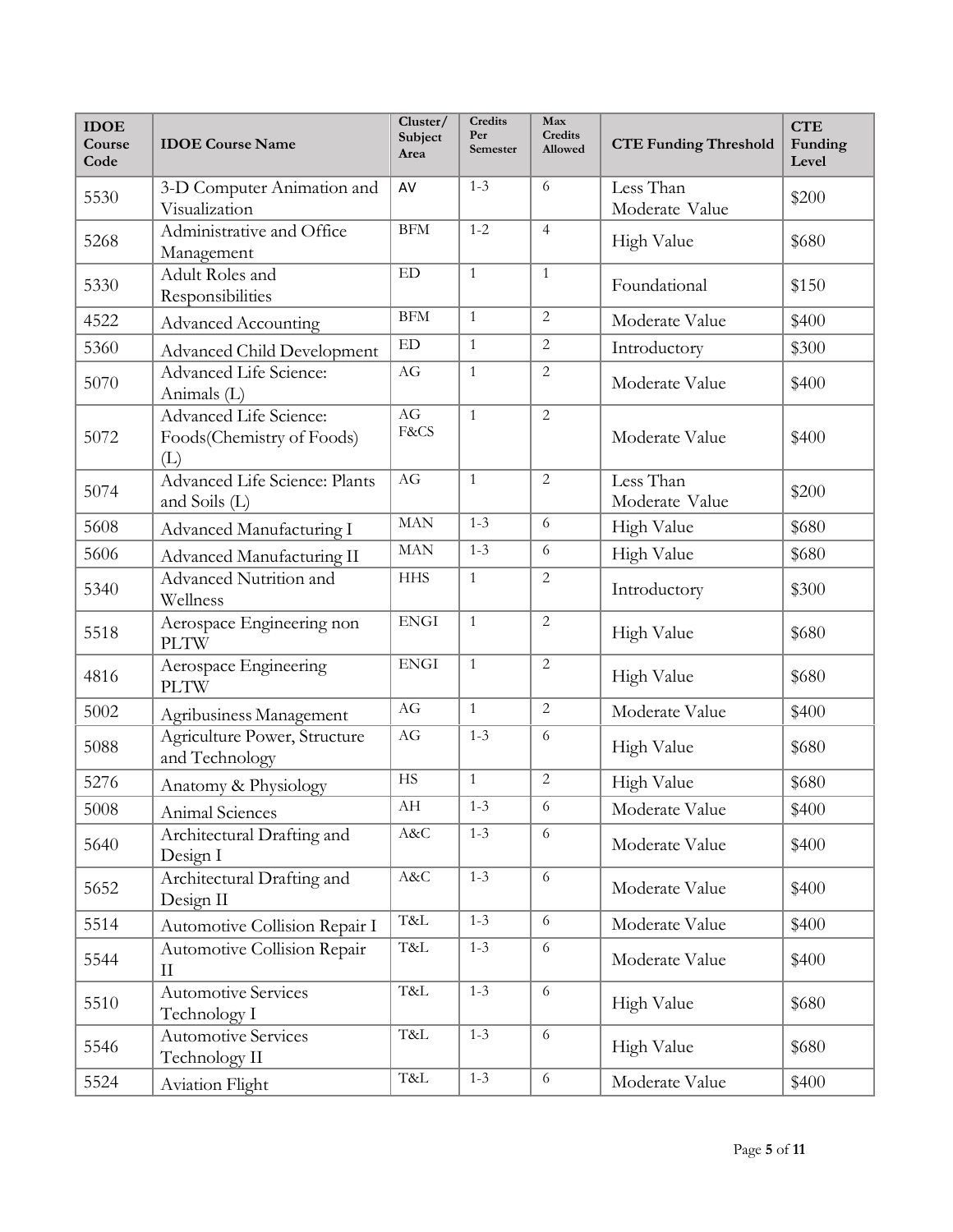| 5520 | Aviation Maintenance I                                                                        | T&L                      | $1 - 3$        | 6              | Moderate Value              | \$400 |
|------|-----------------------------------------------------------------------------------------------|--------------------------|----------------|----------------|-----------------------------|-------|
| 5522 | Aviation Maintenance II                                                                       | T&L                      | $1 - 3$        | 6              | Moderate Value              | \$400 |
| 5528 | <b>Aviation Operations</b>                                                                    | T&L                      | $1 - 3$        | 6              | Moderate Value              | \$400 |
| 5258 | Banking and Investment<br>Capstone                                                            | BFM                      | $1 - 3$        | 6              | Moderate Value              | \$400 |
| 5344 | Biochemistry of Foods (L)                                                                     | F&CS                     | $1 - 3$        | 6              | Moderate Value              | \$400 |
| 5593 | Building & Facilities<br>Maintenance I                                                        | A&C                      | $1 - 3$        | 6              | Moderate Value              | \$400 |
| 5594 | <b>Building &amp; Facilities</b><br>Maintenance II                                            | A&C                      | $1 - 3$        | 6              | Moderate Value              | \$400 |
| 5592 | <b>Building and Facilities</b><br>Management I                                                | A&C                      | $1 - 3$        | 6              | High Value                  | \$680 |
| 5595 | <b>Building and Facilities</b><br>Management II                                               | A&C                      | $1 - 3$        | 6              | High Value                  | \$680 |
| 4560 | Business Law and Ethics                                                                       | <b>BFM</b>               | $\mathbf{1}$   | $\sqrt{2}$     | Less Than Moderate<br>Value | \$200 |
| 5239 | Career & Technical Education<br>Pilot Course: (Insert title<br>descriptive of course content) | <b>CTE</b>               | $1 - 3$        | 6              | Pilot                       | \$300 |
| 5362 | Child Development                                                                             | ${\rm ED}$               | $\overline{1}$ | $\mathbf{1}$   | Foundational                | \$150 |
| 5650 | Civil Engineering and<br>Architecture non PLTW                                                | <b>ENGI</b>              | $\mathbf{1}$   | $\overline{2}$ | High Value                  | \$680 |
| 4820 | Civil Engineering and<br>Architecture PLTW                                                    | <b>ENGI</b>              | $\mathbf{1}$   | $\overline{2}$ | High Value                  | \$680 |
| 5570 | Commercial Photography                                                                        | AV                       | $1 - 3$        | 6              | Moderate Value              | \$400 |
| 5534 | Computer Integrated<br>Manufacturing non PLTW                                                 | <b>ENGI</b>              | $\mathbf{1}$   | $\overline{2}$ | High Value                  | \$680 |
| 4810 | Computer Integrated<br>Manufacturing PLTW                                                     | <b>ENGI</b>              | $\mathbf{1}$   | $\overline{2}$ | High Value                  | \$680 |
| 4801 | Computer Science I                                                                            | $\mathcal{I}\mathcal{T}$ | $\mathbf{1}$   | $\overline{2}$ | High Value                  | \$680 |
| 5250 | Computer Science II:<br>Databases                                                             | IТ                       | $1 - 3$        | 6              | High Value                  | \$680 |
| 5251 | Computer Science II:<br>Informatics                                                           | IT                       | $1 - 3$        | 6              | High Value                  | \$680 |
| 5236 | Computer Science II:<br>Programming                                                           | $\ensuremath{\text{IT}}$ | $1 - 3$        | 6              | High Value                  | \$680 |
| 5252 | Computer Science II: Special<br>Topics                                                        | $\mathop{\text{IT}}$     | $1 - 3$        | 6              | High Value                  | \$680 |
| 5230 | Computer Tech Support                                                                         | $\overline{\text{IT}}$   | $1 - 3$        | 6              | High Value                  | \$680 |
| 4800 | Computers in Design and<br>Production                                                         | $\operatorname{MAN}$     | $\mathbf{1}$   | $\overline{2}$ | Introductory                | \$300 |
| 5496 | Construction Technology<br>HVAC I                                                             | A&C                      | $1 - 3$        | 6              | High Value                  | \$680 |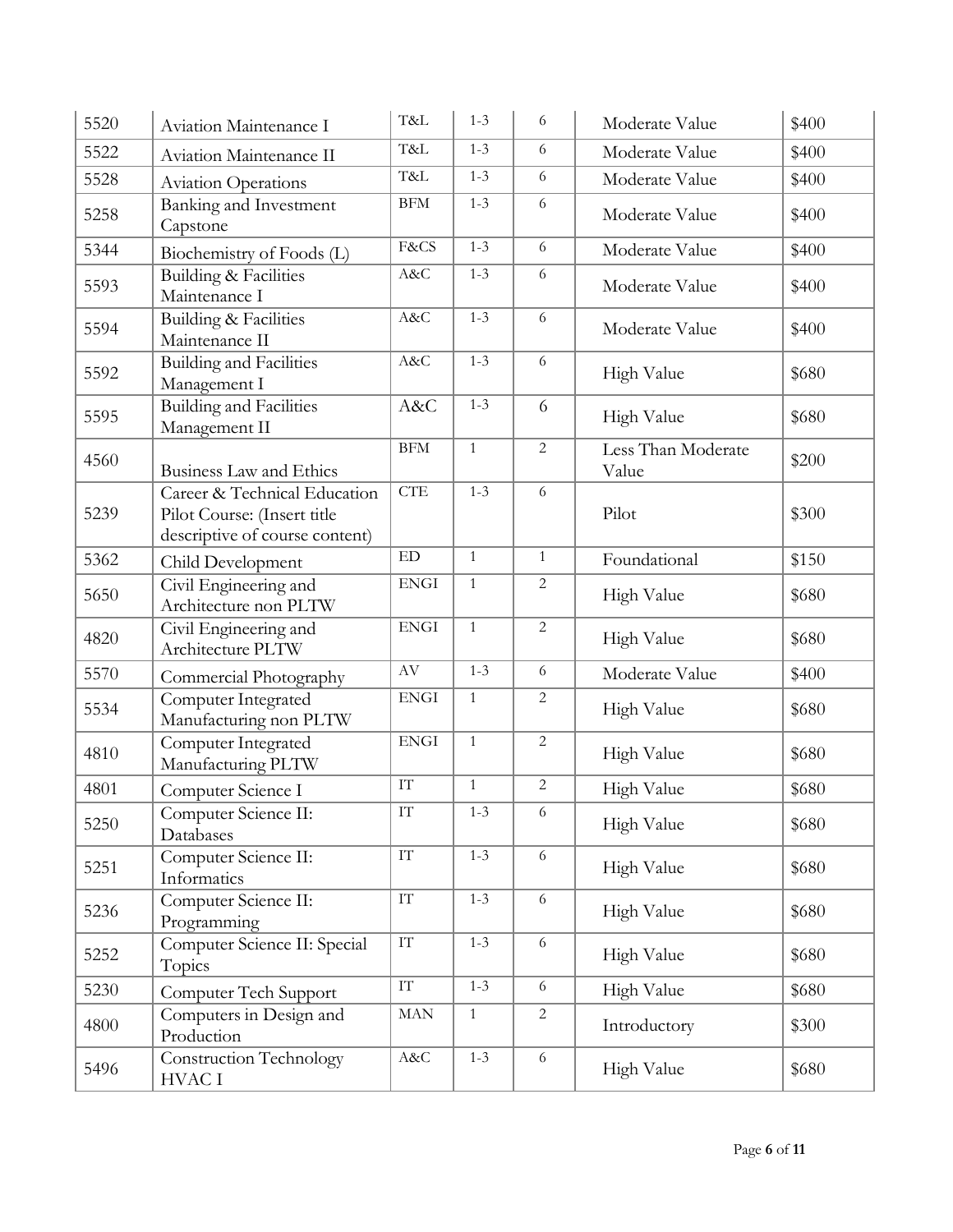| 5498 | <b>Construction Technology</b><br><b>HVAC II</b>            | A&C                        | $1 - 3$      | 6              | High Value                  | \$680 |
|------|-------------------------------------------------------------|----------------------------|--------------|----------------|-----------------------------|-------|
| 5580 | <b>Construction Trades I</b>                                | A&C                        | $1 - 3$      | 6              | High Value                  | \$680 |
| 5578 | Construction Trades II                                      | A&C                        | $1 - 3$      | 6              | High Value                  | \$680 |
| 4830 | <b>Construction Trades:</b><br>Electrical I                 | A&C                        | $1 - 3$      | 6              | High Value                  | \$680 |
| 4832 | <b>Construction Trades:</b><br>Electrical II                | A&C                        | $1 - 3$      | 6              | High Value                  | \$680 |
| 5497 | <b>Construction Trades: Heavy</b><br>Equipment I            | A&C                        | $1 - 3$      | 6              | High Value                  | \$680 |
| 5495 | Construction Trades: Heavy<br>Equipment II                  | A&C                        | $1 - 3$      | 6              | High Value                  | \$680 |
| 5334 | Consumer Economics                                          | F&CS                       | $\mathbf{1}$ | $\mathbf{1}$   | Foundational                | \$150 |
| 5802 | Cosmetology I                                               | <b>HHS</b>                 | $1 - 3$      | 6              | Less Than Moderate<br>Value | \$200 |
| 5806 | Cosmetology II                                              | <b>HHS</b>                 | $1 - 3$      | 6              | Less Than Moderate<br>Value | \$200 |
| 5822 | Criminal Justice I                                          | $\mathbf{P}\mathbf{S}$     | $1 - 3$      | 6              | Moderate Value              | \$400 |
| 5824 | Criminal Justice II Advanced                                | $\mathbf{P}\mathbf{S}$     | $1 - 3$      | 6              | Moderate Value              | \$400 |
| 5440 | Culinary Arts and Hospitality                               | <b>HHS</b>                 | $1 - 3$      | 6              | Less Than Moderate<br>Value | \$200 |
| 5346 | Culinary Arts and Hospitality<br>II: Culinary Arts          | <b>HHS</b>                 | $1 - 3$      | 6              | Less Than Moderate<br>Value | \$200 |
| 5458 | Culinary Arts and Hospitality<br>II: Hospitality Management | <b>HHS</b>                 | $1 - 3$      | 6              | Moderate Value              | \$400 |
| 5203 | Dental Careers I                                            | <b>HS</b>                  | $1 - 3$      | 6              | High Value                  | \$680 |
| 5204 | Dental Careers II                                           | <b>HS</b>                  | $1 - 3$      | 6              | High Value                  | \$680 |
| 5620 | Diesel Service Technology I                                 | T&L                        | $1 - 3$      | 6              | High Value                  | \$680 |
| 5624 | Diesel Service Technology II                                | T&L                        | $1 - 3$      | $\sqrt{6}$     | High Value                  | \$680 |
| 4826 | Digital Electronics PLTW                                    | <b>ENGI</b>                | $\mathbf{1}$ | $\sqrt{2}$     | <b>High Value</b>           | \$680 |
| 5538 | Digital Electronics<br>Technology non PLTW                  | <b>ENGI</b>                | $\mathbf{1}$ | $\overline{2}$ | High Value                  | \$680 |
| 5412 | Early Childhood Education I                                 | ED                         | $1 - 3$      | 6              | Moderate Value              | \$400 |
| 5406 | Early Childhood Education II                                | $\mathop{\rm ED}\nolimits$ | $1 - 3$      | 6              | Moderate Value              | \$400 |
| 5408 | <b>Education Professions I</b>                              | ED                         | $1 - 3$      | 6              | Moderate Value              | \$400 |
| 5404 | <b>Education Professions II</b>                             | ED                         | $1 - 3$      | 6              | Moderate Value              | \$400 |
| 5684 | Electronics and Computer<br>Technology I                    | $\operatorname{MAN}$       | $1 - 3$      | 6              | High Value                  | \$680 |
| 5694 | Electronics and Computer<br>Technology II                   | MAN                        | $1 - 3$      | 6              | High Value                  | \$680 |
| 5210 | <b>Emergency Medical Services</b>                           | $\rm PS$                   | $1 - 3$      | 6              | Moderate Value              | \$400 |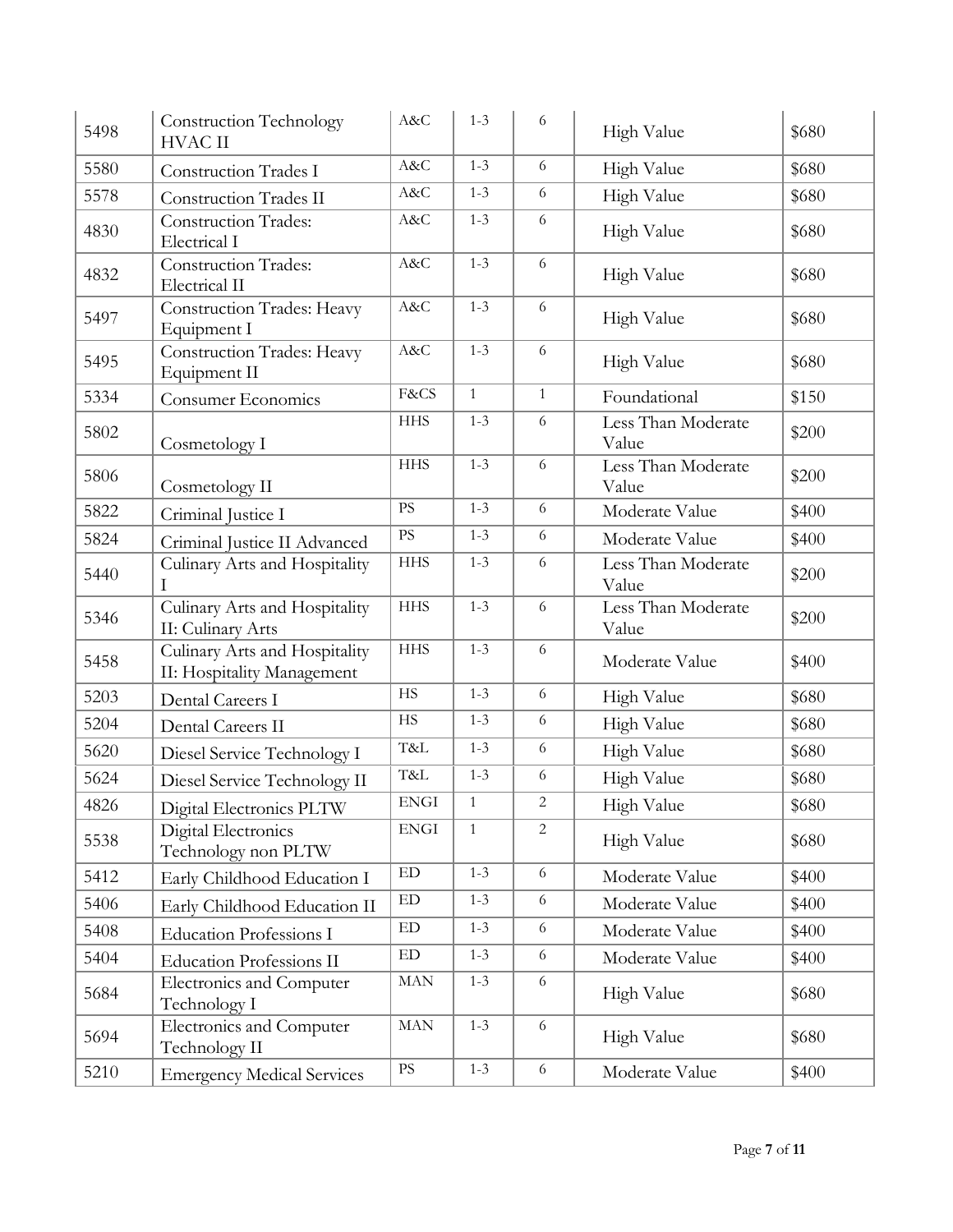| 5616 | Energy Industry I                                 | <b>STEM</b>            | $1 - 3$        | 6              | Less Than Moderate<br>Value | \$200 |
|------|---------------------------------------------------|------------------------|----------------|----------------|-----------------------------|-------|
| 5618 | Energy Industry II                                | <b>STEM</b>            | $1 - 3$        | 6              | Less Than Moderate<br>Value | \$200 |
| 5698 | Engineering Design and<br>Development non PLTW    | <b>ENGI</b>            | $\mathbf{1}$   | $\overline{2}$ | High Value                  | \$680 |
| 4828 | Engineering Design and<br>Development PLTW        | <b>ENGI</b>            | $\mathbf{1}$   | $\overline{c}$ | High Value                  | \$680 |
| 5966 | Entrepreneurship and New<br>Ventures Capstone     | BFM                    | $1 - 3$        | 6              | Moderate Value              | \$400 |
| 4818 | Environmental Sustainability                      | <b>ENGI</b>            | $\overline{1}$ | $\overline{2}$ | Moderate Value              | \$400 |
| 5420 | Fashion and Textile Careers I                     | F&CS                   | $1 - 3$        | 6              | Less Than Moderate<br>Value | \$200 |
| 5421 | Fashion and Textile Careers II                    | F&CS                   | $1 - 3$        | 6              | Less Than Moderate<br>Value | \$200 |
| 5820 | Fire and Rescue I                                 | $\mathbf{P}\mathbf{S}$ | $1 - 3$        | 6              | Moderate Value              | \$400 |
| 5826 | Fire and Rescue II                                | $\mathbf{P}\mathbf{S}$ | $1 - 3$        | 6              | Moderate Value              | \$400 |
| 5102 | Food Science                                      | AG                     | $\mathbf{1}$   | $\overline{2}$ | Moderate Value              | \$400 |
| 5550 | Graphic Design and Layout                         | $\rm{AV}$              | $1 - 3$        | 6              | High Value                  | \$680 |
| 5572 | Graphic Imaging Technology                        | $\rm{AV}$              | $1 - 3$        | 6              | Less Than Moderate<br>Value | \$200 |
| 5282 | Health Science Education I                        | HS                     | $1 - 3$        | 6              | High Value                  | \$680 |
| 5290 | Health Science Education II:<br>Athletic Training | <b>HS</b>              | $1 - 3$        | 6              | Moderate Value              | \$400 |
| 5288 | Health Science Education II:<br>Medical Forensics | <b>HS</b>              | $1 - 3$        | 6              | Moderate Value              | \$400 |
| 5284 | Health Science Education II:<br>Nursing           | HS                     | $1 - 3$        | 6              | High Value                  | \$680 |
| 5214 | Health Science II: Pharmacy                       | HS                     | $1 - 3$        | 6              | High Value                  | \$680 |
| 5215 | Health Science II: Physical<br>Therapy            | $\rm HS$               | $1 - 3$        | 6              | High Value                  | \$680 |
| 5286 | Health Science II: Special<br>Topics              | $\rm{HS}$              | $1 - 3$        | 6              | Moderate Value              | \$400 |
| 5132 | Horticultural Science                             | AG                     | $1 - 3$        | 6              | Moderate Value              | \$400 |
| 5352 | Housing and Interior Design<br>Careers I          | F&CS                   | $1 - 3$        | 6              | Moderate Value              | \$400 |
| 5460 | Housing and Interior Design<br>Careers II         | F&CS                   | $1 - 3$        | 6              | Moderate Value              | \$400 |
| 5336 | Human and Social Services I                       | <b>HHS</b>             | $1 - 3$        | 6              | High Value                  | \$680 |
| 5462 | Human and Social Services II                      | <b>HHS</b>             | $1 - 3$        | 6              | High Value                  | \$680 |
| 5366 | Human Development and<br>Wellness                 | <b>HHS</b>             | $\mathbf{1}$   | 2              | Introductory                | \$300 |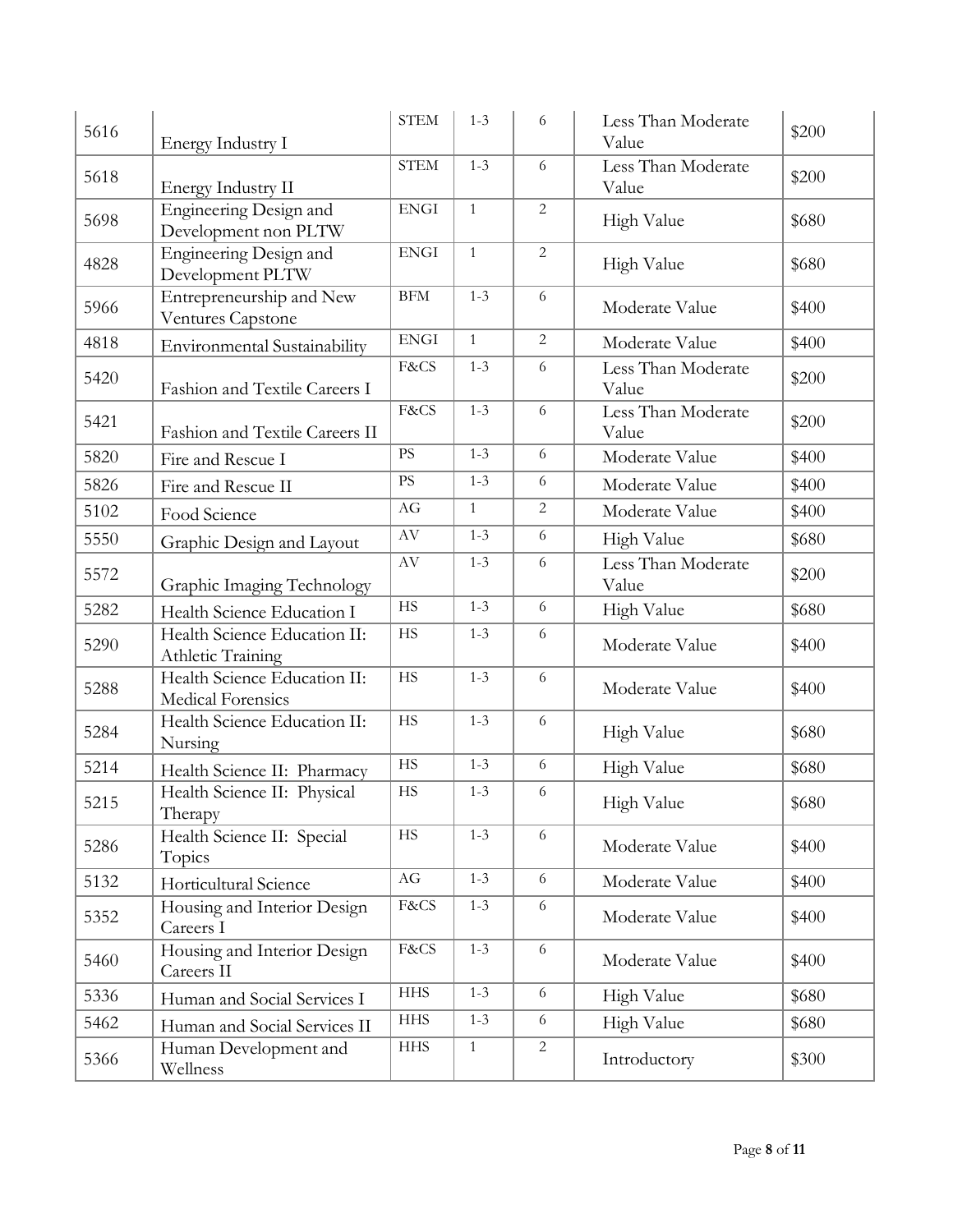| 5610 | Industrial Automation and<br>Robotics I                    | <b>MAN</b>               | $1 - 3$      | 6              | High Value                  | \$680 |
|------|------------------------------------------------------------|--------------------------|--------------|----------------|-----------------------------|-------|
| 5612 | Industrial Automation and<br>Robotics II                   | <b>MAN</b>               | $1 - 3$      | 6              | High Value                  | \$680 |
| 5686 | Industrial Technical<br>Maintenance I                      | A&C                      | $1 - 3$      | 6              | Moderate Value              | \$400 |
| 5688 | Industrial Technical<br>Maintenance II                     | A&C                      | $1 - 3$      | 6              | Moderate Value              | \$400 |
| 5232 | Interactive Media                                          | AV                       | $1 - 3$      | 6              | Less Than Moderate<br>Value | \$200 |
| 5902 | Interdisciplinary Cooperative<br>Education                 | <b>WBL</b>               | $1 - 3$      | 6              | Work Based Learning         | \$150 |
| 5364 | <b>Interpersonal Relationships</b>                         | <b>HHS</b>               | $\mathbf{1}$ | 1/1            | Foundational                | \$150 |
| 4524 | Introduction to Accounting                                 | BFM                      | $\mathbf{1}$ | 2              | Introductory                | \$300 |
| 4796 | Introduction to Advanced<br>Manufacturing and Logistics    | <b>MAN</b>               | $\mathbf{1}$ | $\overline{2}$ | Introductory                | \$300 |
| 5056 | Introduction to Agriculture,<br>Food and Natural Resources | AG                       | $\mathbf{1}$ | $\overline{2}$ | Introductory                | \$300 |
| 4790 | Introduction to<br>Communication                           | AV                       | $\mathbf{1}$ | 2              | Introductory                | \$300 |
| 4792 | Introduction to Construction                               | A&C                      | $\mathbf{1}$ | $\overline{2}$ | Introductory                | \$300 |
| 5438 | Introduction to Culinary Arts<br>and Hospitality           | <b>HHS</b>               | $\mathbf{1}$ | 2              | Introductory                | \$300 |
| 4794 | Introduction to Design<br>Processes                        | AV                       | $\mathbf{1}$ | $\overline{2}$ | Introductory                | \$300 |
| 4802 | Introduction to Engineering<br>Design non PLTW             | <b>ENGI</b>              | $\mathbf{1}$ | $\overline{2}$ | Introductory                | \$300 |
| 4812 | Introduction to Engineering<br>Design PLTW                 | <b>ENGI</b>              | $\mathbf{1}$ | $\overline{2}$ | Introductory                | \$300 |
| 5380 | Introduction to Fashion and<br>Textiles                    | F&CS                     | $\mathbf{1}$ | $\overline{2}$ | Introductory                | \$300 |
| 5272 | Introduction to Health<br><b>Science Careers</b>           | <b>HS</b>                | $\mathbf{1}$ | $\overline{c}$ | Introductory                | \$300 |
| 5350 | Introduction to Housing and<br>Interior Design             | $\mathrm{A}\&\mathrm{C}$ | $\mathbf{1}$ | $\overline{2}$ | Introductory                | \$300 |
| 4784 | Introduction to<br>Manufacturing                           | MAN                      | $\mathbf{1}$ | $\overline{2}$ | Introductory                | \$300 |
| 5614 | Introduction to the Energy<br>Industry                     | <b>STEM</b>              | $\mathbf{1}$ | $\overline{2}$ | Introductory                | \$300 |
| 4798 | Introduction to<br>Transportation                          | T&L                      | $\mathbf{1}$ | $\overline{2}$ | Introductory                | \$300 |
| 5136 | Landscape Management I                                     | $\rm{AG}$                | $1 - 3$      | 6              | Less Than Moderate<br>Value | \$200 |
| 5137 | Landscape Management II                                    | $\rm{AG}$                | $1 - 3$      | $\sqrt{6}$     | Less Than Moderate<br>Value | \$200 |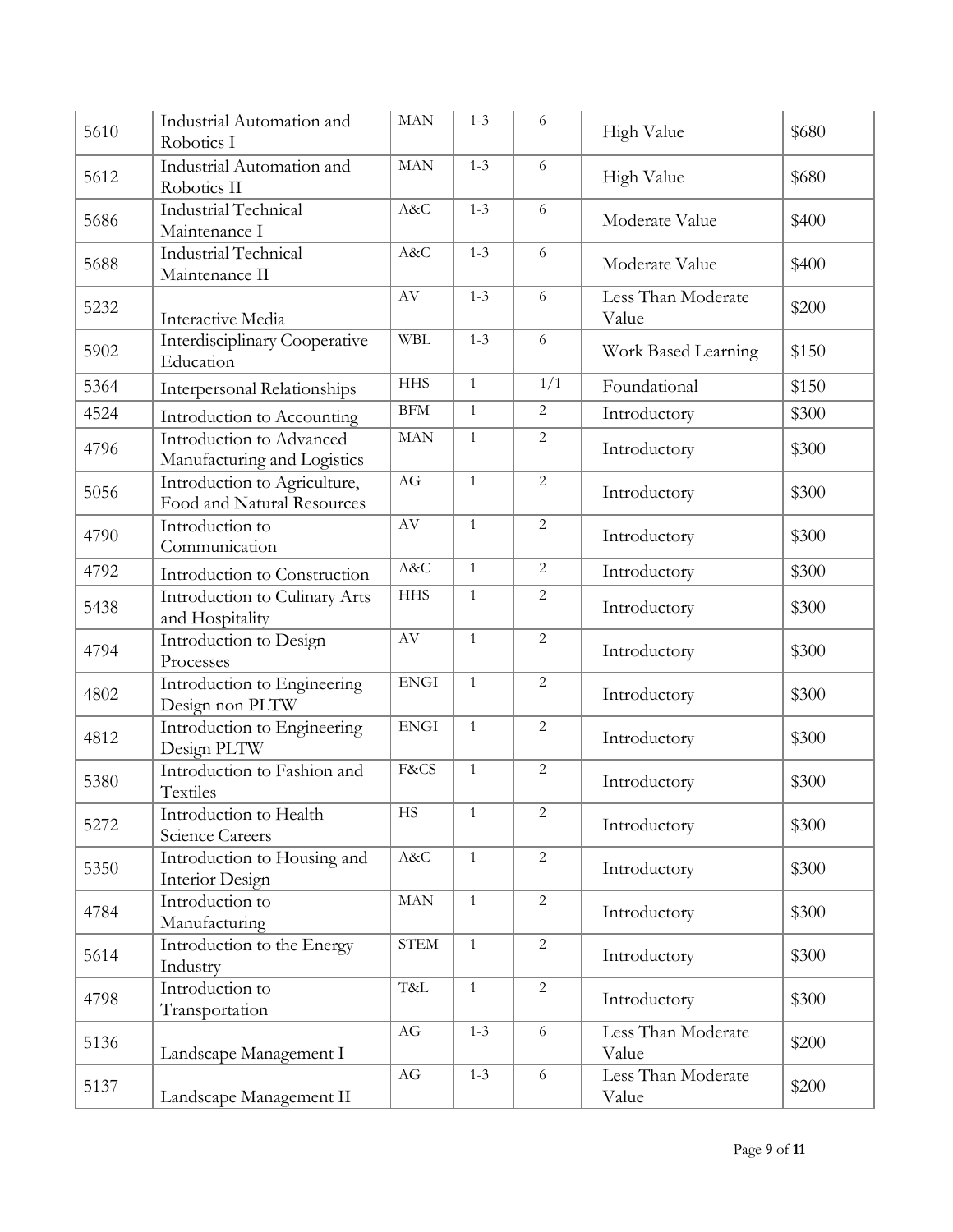| 5982 | Marketing in Hospitality                         | BFM                                              | $\mathbf{1}$ | $\overline{2}$ | Moderate Value              | \$400 |
|------|--------------------------------------------------|--------------------------------------------------|--------------|----------------|-----------------------------|-------|
| 4836 | Mechanical Drafting and<br>Design I              | A&C                                              | $1 - 3$      | 6              | Moderate Value              | \$400 |
| 4838 | Mechanical Drafting and<br>Design II             | A&C                                              | $1 - 3$      | 6              | Moderate Value              | \$400 |
| 5274 | Medical Terminology                              | <b>HS</b>                                        | $\mathbf{1}$ | $\overline{2}$ | High Value                  | \$680 |
| 5962 | Merchandising                                    | <b>BFM</b>                                       | $\mathbf{1}$ | $\overline{2}$ | Moderate Value              | \$400 |
| 5180 | <b>Natural Resources</b>                         | AG                                               | $\mathbf{1}$ | $\overline{2}$ | Less Than Moderate<br>Value | \$200 |
| 5234 | Networking I                                     | IT                                               | $1 - 3$      | 6              | High Value                  | \$680 |
| 4588 | Networking II: Infrastructure                    | $\mathcal{I}\mathcal{T}$                         | $1 - 3$      | 6              | High Value                  | \$680 |
| 5257 | Networking II: Servers                           | $\ensuremath{\mathsf{T}}\ensuremath{\mathsf{T}}$ | $1 - 3$      | 6              | High Value                  | \$680 |
| 5342 | Nutrition and Wellness                           | <b>HHS</b>                                       | $\mathbf{1}$ | $\mathbf{1}$   | Foundational                | \$150 |
| 5456 | Nutrition Science Careers I                      | F&CS                                             | $1 - 3$      | 6              | Less Than Moderate<br>Value | \$200 |
| 5457 | Nutrition Science Careers II                     | F&CS                                             | $1 - 3$      | 6              | Less Than Moderate<br>Value | \$200 |
| 5170 | Plant and Soil Science                           | AG                                               | $\mathbf{1}$ | $\overline{2}$ | Less Than Moderate<br>Value | \$200 |
| 5219 | PLTW Biomedical Innovation                       | $HS-B$                                           | $\mathbf{1}$ | $\overline{2}$ | High Value                  | \$680 |
| 5216 | PLTW Human Body Systems                          | $HS-B$                                           | $\mathbf{1}$ | $\sqrt{2}$     | High Value                  | \$680 |
| 5217 | PLTW Medical Interventions                       | $HS-B$                                           | $\mathbf{1}$ | $\overline{2}$ | High Value                  | \$680 |
| 5218 | PLTW Principles of<br><b>Biomedical Sciences</b> | $HS-B$                                           | $\mathbf{1}$ | $\overline{2}$ | High Value                  | \$680 |
| 5782 | Precision Machining I                            | MAN                                              | $1 - 3$      | 6              | Moderate Value              | \$400 |
| 5784 | Precision Machining II                           | MAN                                              | $1 - 3$      | 6              | Moderate Value              | \$400 |
| 5394 | Preparing for College and<br>Careers             | B,<br>F&CS                                       | $\mathbf{1}$ | $\mathbf{1}$   | Foundational                | \$150 |
| 4562 | Principles of Business<br>Management             | $\operatorname{BFM}$                             | $1\,$        | $\sqrt{2}$     | Introductory                | \$300 |
| 5644 | Principles of Engineering non<br><b>PLTW</b>     | <b>ENGI</b>                                      | $\mathbf{1}$ | $\overline{2}$ | High Value                  | \$680 |
| 4814 | Principles of Engineering<br><b>PLTW</b>         | ${\rm ENGI}$                                     | $\mathbf{1}$ | $\overline{2}$ | High Value                  | \$680 |
| 5914 | Principles of Marketing                          | $\operatorname{BFM}$                             | $\mathbf{1}$ | $\overline{2}$ | High Value                  | \$680 |
| 5986 | Radio and Television I                           | AV                                               | $1 - 3$      | 6              | Less Than Moderate<br>Value | \$200 |
| 5992 | Radio and Television II                          | $\rm{AV}$                                        | $1 - 3$      | 6              | Less Than Moderate<br>Value | \$200 |
| 5842 | Recreational and Mobile<br>Equipment I           | T&L                                              | $1 - 3$      | 6              | Less Than Moderate<br>Value | \$200 |
| 5844 | Recreational and Mobile<br>Equipment II          | T&L                                              | $1 - 3$      | 6              | Less Than Moderate<br>Value | \$200 |